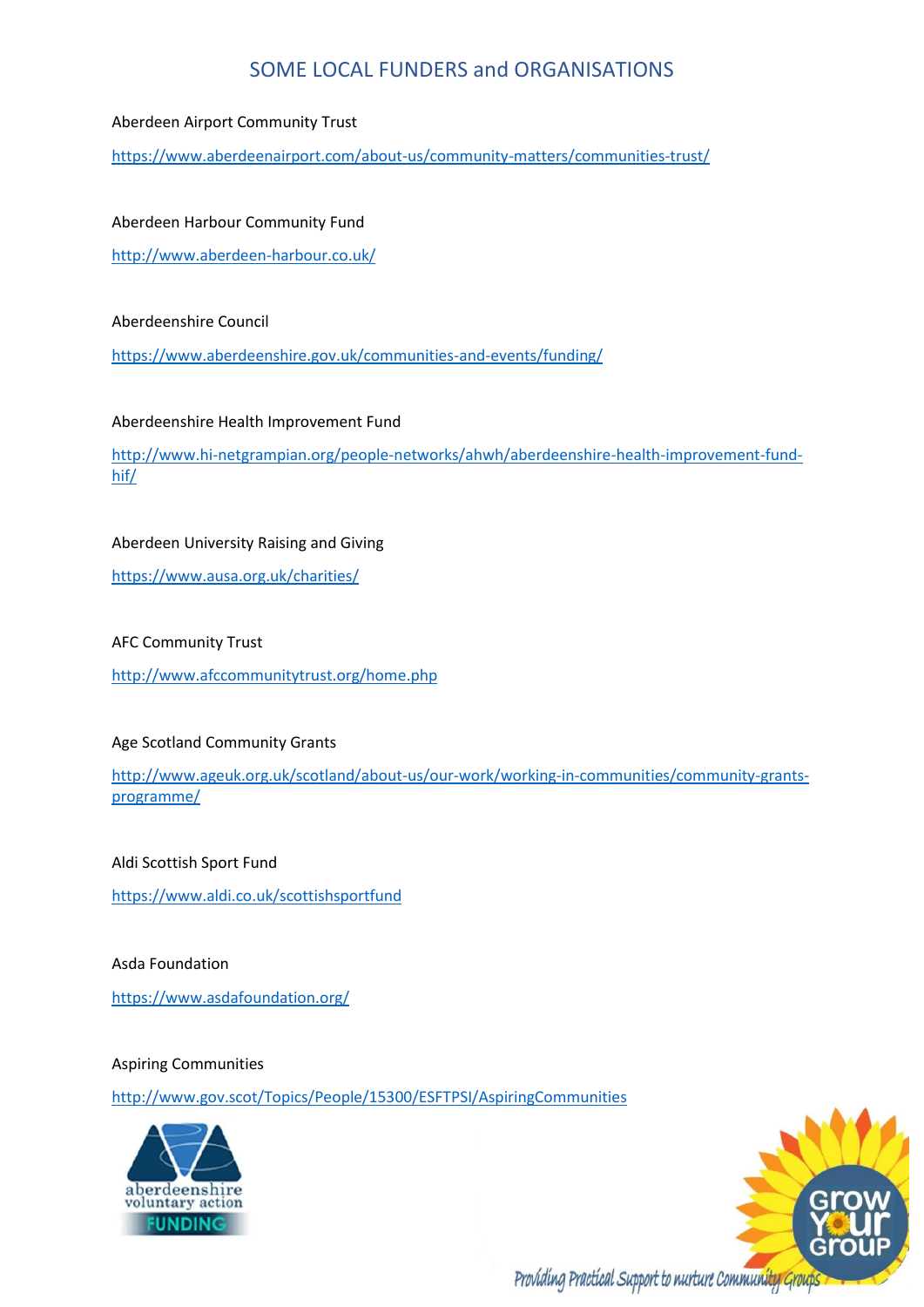AVIVA Community Fund

<https://community-fund.aviva.co.uk/>

## B&Q Community Re-use

<http://www.diy.com/corporate/community/waste-donation/>

Baillie Gifford

<https://www.foundationscotland.org.uk/programmes/baillie-gifford/>

Banffshire Partnership Limited

<http://www.banffshirepartnership.co.uk/>

Bank of Scotland

<http://bankofscotlandfoundation.org/funding-programmes>

Barrack Charitable Trust

<http://thebarrackcharitabletrust.co.uk/trust-purposes/>

Big Lottery Fund Scotland

<https://www.biglotteryfund.org.uk/funding/programmes?location=scotland>

The British Legion

<http://www.britishlegion.org.uk/get-support/finances/grants/>

Buchan Development Partnership

<http://www.bdp.scot/>

Cala Homes Community Bursary

<https://www.cala.co.uk/cala-group/group-news/2017/01/north-community-bursary-2017>



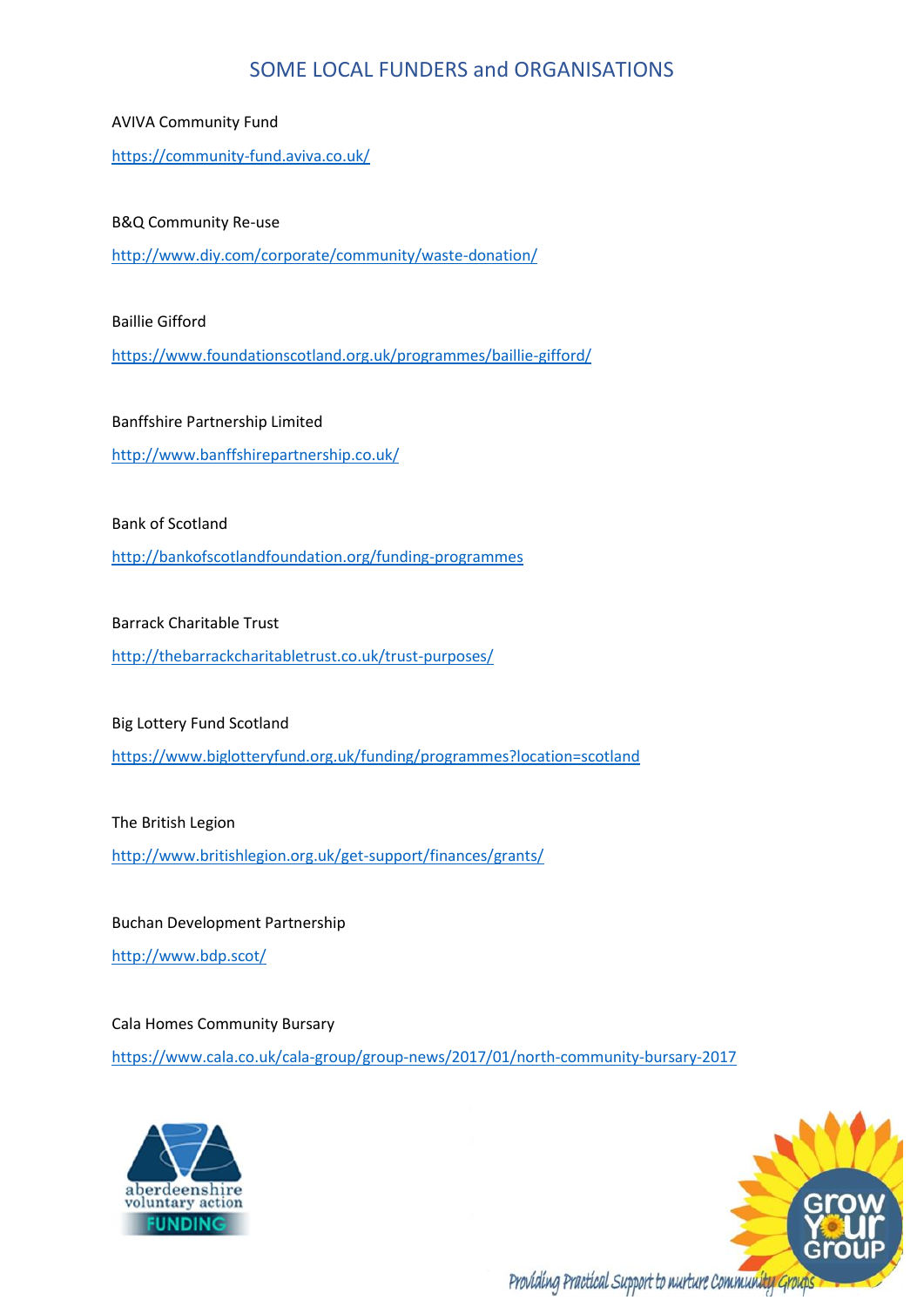## Capacity Grants

<http://aberdeenshire.gov.uk/leisure-sport-and-culture/capacity-grants/capacity-grants-excel-fund/>

## The Cattanach Trust

<http://www.cattanach.org.uk/welcome.asp>

Children in Need

<http://www.bbc.co.uk/programmes/articles/5ysD3mLQYYRPRLNZ032LjM7/grants>

Clashindarroch Wind Farm Foundation <https://www.foundationscotland.org.uk/programmes/clashindarroch/>

## Clydesdale Bank Foundation

<http://www.cbonline.co.uk/about-clydesdale-bank/community/charitable-donations-about-us/>

## Comic Relief

<https://www.comicrelief.com/funding>

## Co-op Community Fund

<http://www.coop.co.uk/membership/local-community-fund/>

## Corra Foundation

<https://www.corra.scot/grant-programmes/>

Creative Scotland <http://www.creativescotland.com/funding/funding-programmes/regular-funding>

Crowdfunding

<https://www.aberdeenshire.gov.uk/business/support-and-advice/communities/crowdfunding/>



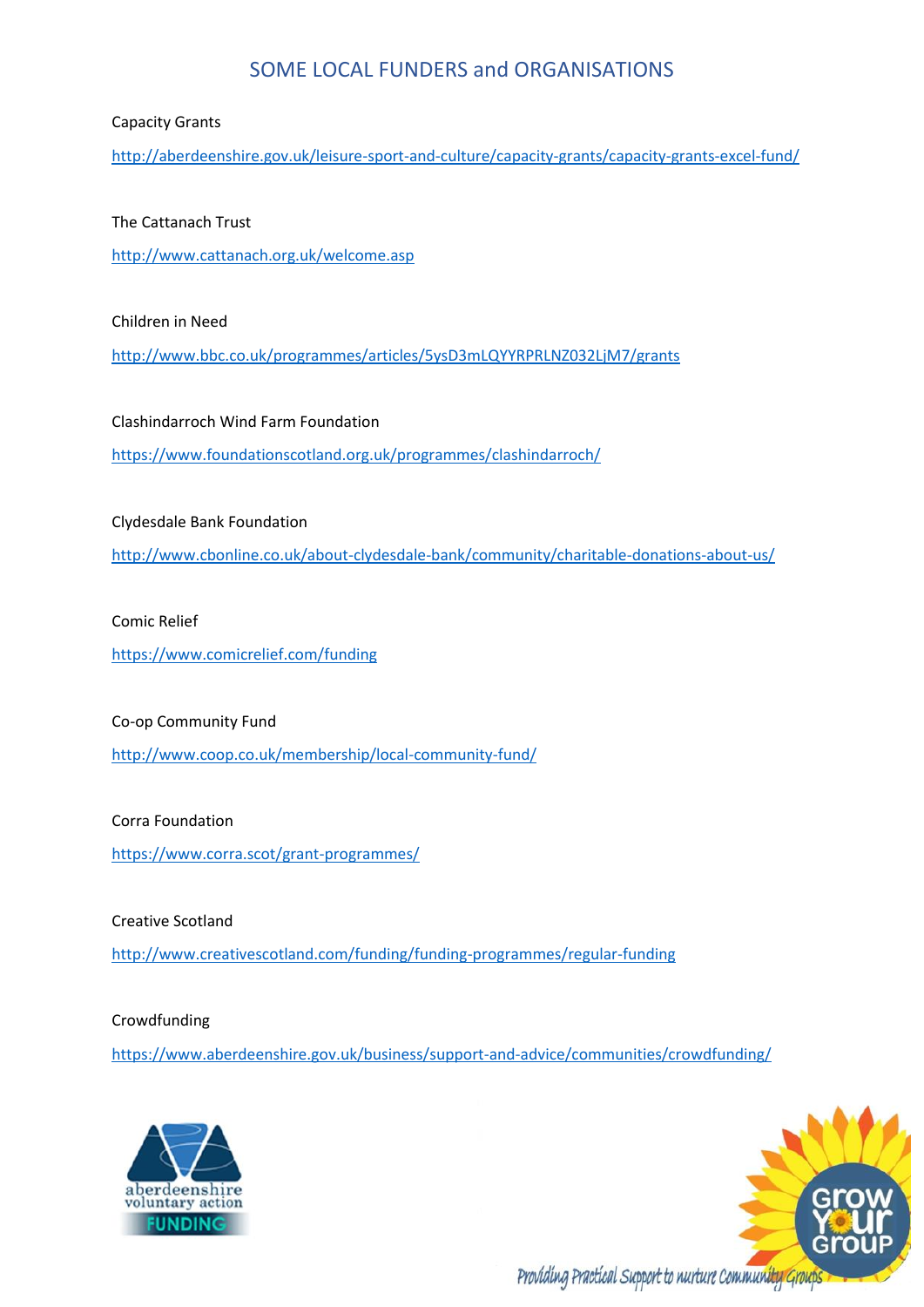David and June Gordon Memorial Trust

<http://davidandjunegordonmemorialtrust.co.uk/>

Disability Grants

<https://www.disability-grants.org/>

Easyfundraising

<https://www.easyfundraising.org.uk/>

First Port

<http://www.firstport.org.uk/funding>

Forestry Commission Scotland

<http://scotland.forestry.gov.uk/supporting/grants-and-regulations>

Forestry Grant Scheme

<https://www.ruralpayments.org/publicsite/futures/topics/all-schemes/forestry-grant-scheme/>

Formartine Partnership

<http://www.formartinepartnership.org.uk/>

Foundation Scotland

<https://www.foundationscotland.org.uk/grants-and-funding-for-organisations/grant-programmes/>

Funding Scotland

<http://fundingscotland.com/Account/MemberLoginRegister?returnUrl=%2F>

The Gannochy Trust

<http://www.gannochytrust.org.uk/index.php?page=grant-making>



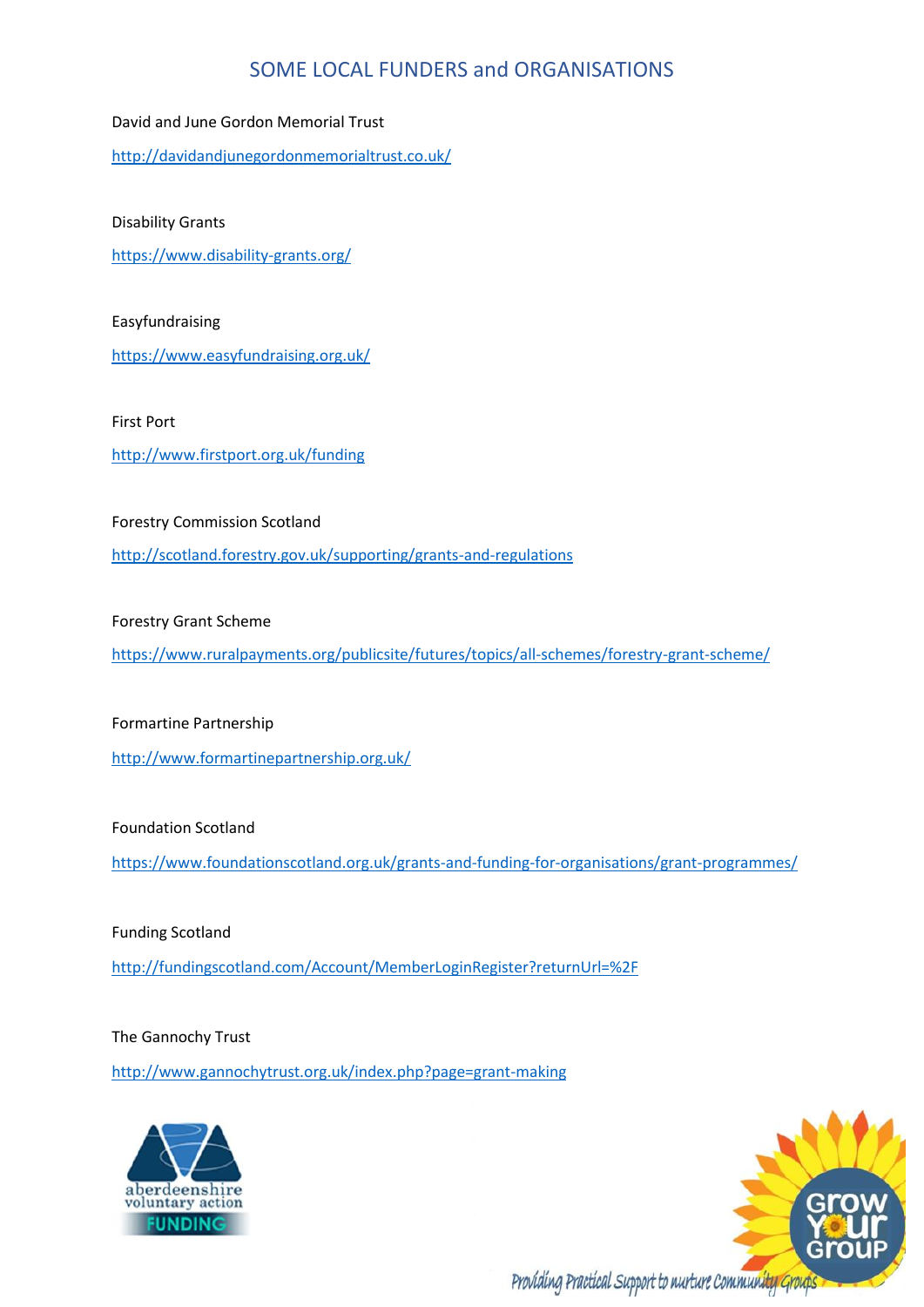The Garioch Partnership

<http://gariochpartnership.org.uk/>

Gordon and Ena Baxter Foundation

<http://gordonandenabaxterfoundation.com/>

Greencoat Wind Farm

<https://www.foundationscotland.org.uk/programmes/kildrummy/>

Greggs Foundation

<https://www.greggsfoundation.org.uk/>

## Heineken Foundation

<https://www.foundationscotland.org.uk/programmes/heinekken/>

## Heritage Lottery Fund

<https://www.hlf.org.uk/looking-funding>

Hillhead of Auquhirie Wind Farm Community Fund

<https://www.kincardineshiredp.org/wind-farm-funding.html>

## Improving Public Access

[https://www.ruralpayments.org/publicsite/futures/topics/all-schemes/agri-environment-climate](https://www.ruralpayments.org/publicsite/futures/topics/all-schemes/agri-environment-climate-scheme/management-options-and-capital-items/improving-public-access/)[scheme/management-options-and-capital-items/improving-public-access/](https://www.ruralpayments.org/publicsite/futures/topics/all-schemes/agri-environment-climate-scheme/management-options-and-capital-items/improving-public-access/)

## Infinis Community Funds

<https://www.foundationscotland.org.uk/programmes/gordonstown/> <https://www.foundationscotland.org.uk/programmes/infinis-gordonstown-fyvie/>



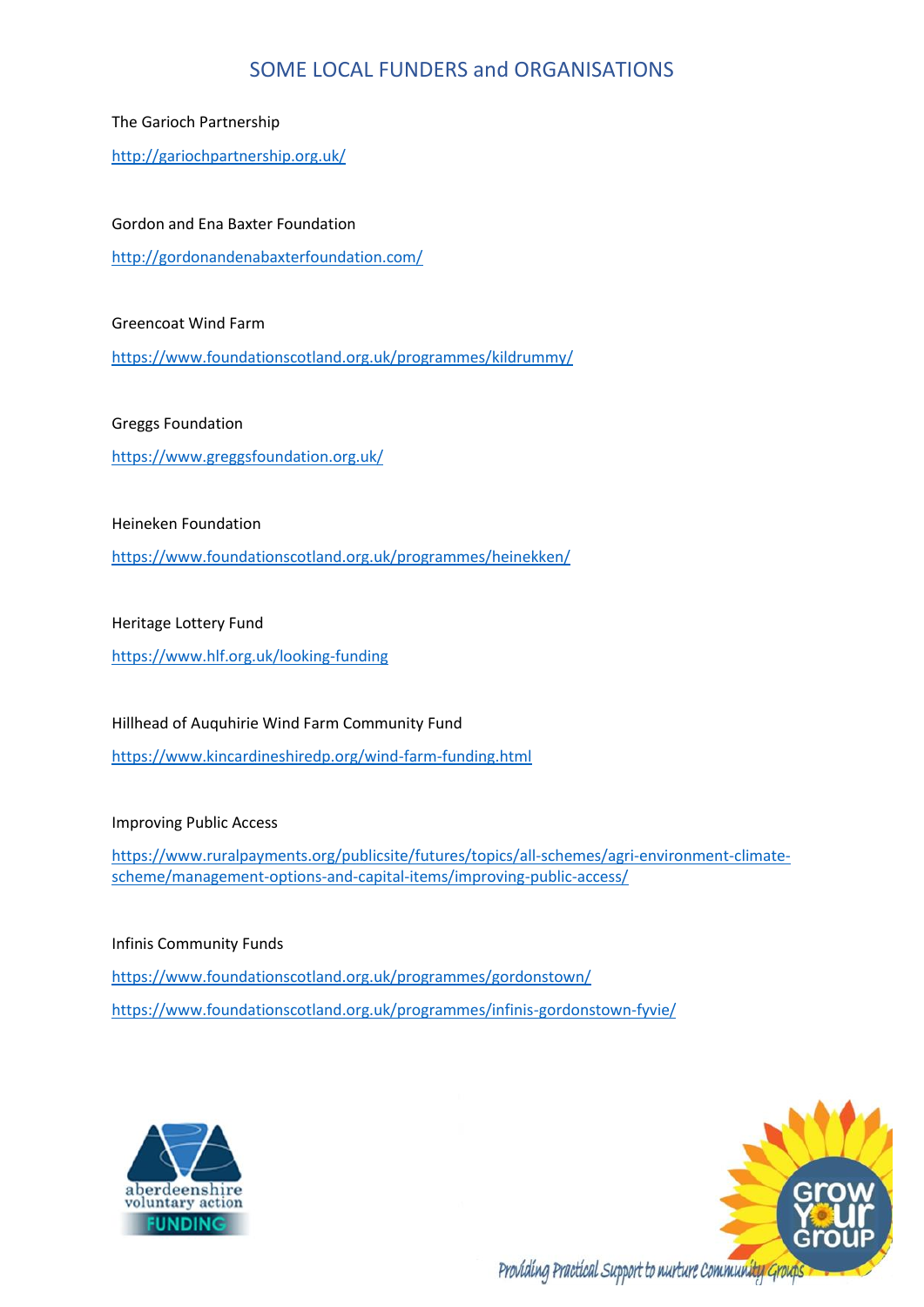Jewsons Building Better Communities

<https://www.buildingbettercommunities.co.uk/>

## John Lewis Community Matters

<https://www.johnlewis.com/our-shops/helping-the-community>

#### Johnston Fuels Oil Clubs

<https://www.johnstonfuels.co.uk/oilclubs/>

Keith Builders Merchants Charity

<http://www.keithbuilders.co.uk/content/charity>

## Kincardineshire Development Partnership

<http://www.kincardineshiredp.org/>

#### LEADER

<http://nalag.org.uk/> an[d http://salag.org.uk/](http://salag.org.uk/)

Life Changes Trust

<https://www.lifechangestrust.org.uk/>

#### Macphie CSR

<http://www.macphie.com/about-us/>

The MacRobert Trust <http://www.themacroberttrust.org.uk/grant-making/>

Marr Area Partnership

<http://www.marrareapartnership.org.uk/funding/>



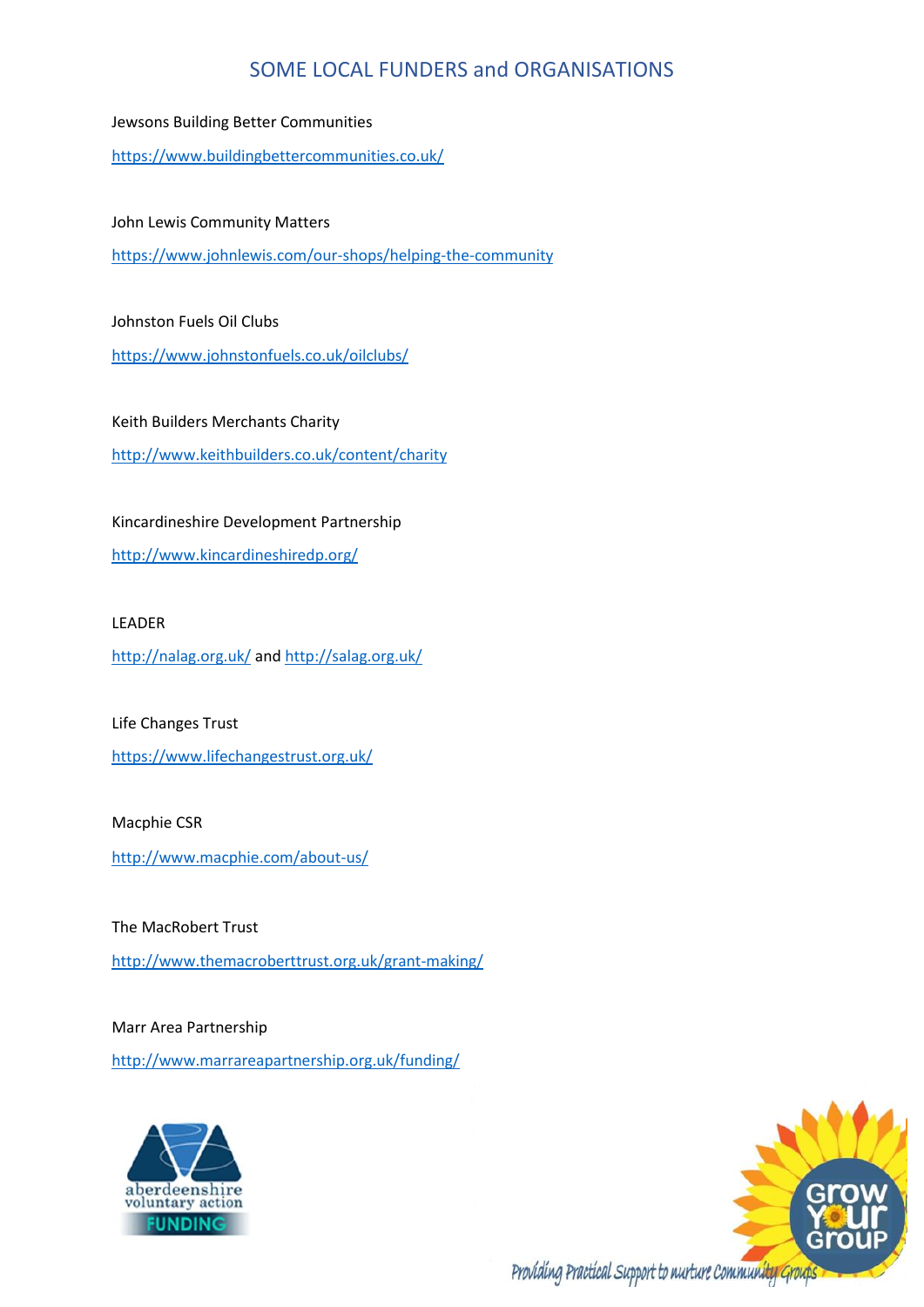Mary Salmond Trust

<http://marysalmondtrust.com/>

Meikle Carewe Wind Farm Community Fund

<https://www.kincardineshiredp.org/wind-farm-funding.html>

Mid Hill Wind Farm Community Fund

[http://www.marrareapartnership.org.uk/wp-content/uploads/2017/04/Banchory-Community-](http://www.marrareapartnership.org.uk/wp-content/uploads/2017/04/Banchory-Community-Funds-guidelines-Jan-17.pdf)[Funds-guidelines-Jan-17.pdf](http://www.marrareapartnership.org.uk/wp-content/uploads/2017/04/Banchory-Community-Funds-guidelines-Jan-17.pdf)

Mearns Area Partnership

<http://www.mearnsareapartnership.org.uk/>

Morrisons Foundation

<https://www.morrisonsfoundation.com/>

North East Scotland Fisheries LAG

<http://nesflag.org.uk/>

Paths for All

<http://www.pathsforall.org.uk/pfa/support/grants-a-funding.html>

People's Postcode Lottery

<http://www.postcodetrust.org.uk/>

Prince of Wales Charitable Trust <http://www.princeofwalescharitablefoundation.org.uk/apply-for-a-grant>

Prince's Countryside Fund

<http://www.princescountrysidefund.org.uk/grant-giving-programme/grant-programme>



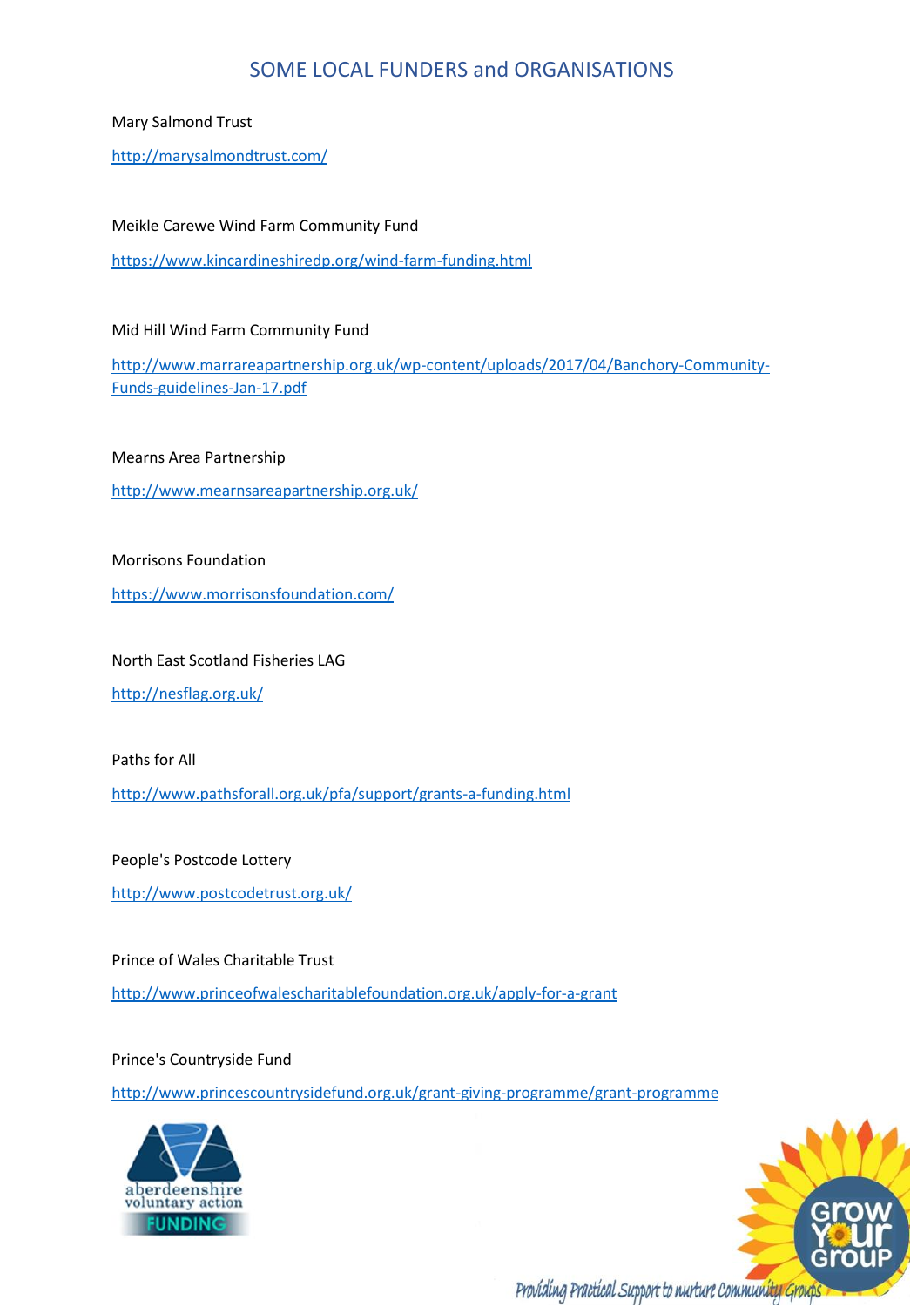## Prince's Trust

<https://www.princes-trust.org.uk/>

## RBS Skills and Opportunities Fund

<http://skillsandopportunitiesfund.rbs.com/>

#### Robertson Trust

<http://www.therobertsontrust.org.uk/what-we-fund>

#### Sainsburys Making a Positive Difference to our Community

[http://www.j-sainsbury.co.uk/responsibility/our-values/making-a-positive-difference-to-our](http://www.j-sainsbury.co.uk/responsibility/our-values/making-a-positive-difference-to-our-community/what-you-can-do/)[community/what-you-can-do/](http://www.j-sainsbury.co.uk/responsibility/our-values/making-a-positive-difference-to-our-community/what-you-can-do/)

## Santander Discovery Grants

<http://www.santanderfoundation.org.uk/discovery-grants.aspx>

Scotmid

[http://www.scotmid.coop/community-and-charity/supporting-local-communities/scotmid](http://www.scotmid.coop/community-and-charity/supporting-local-communities/scotmid-community-grant/)[community-grant/](http://www.scotmid.coop/community-and-charity/supporting-local-communities/scotmid-community-grant/)

## Scotrail Foundation

<https://www.foundationscotland.org.uk/programmes/scotrail.aspx>

## Scottish National Heritage

<http://www.snh.gov.uk/funding/>

Shell LiveWIRE

<http://shell-livewire.org/awards/awards-start>

#### Skipton Grassroots Giving

<https://www.skiptongrg.co.uk/apply-for-funding/how-to-apply/>



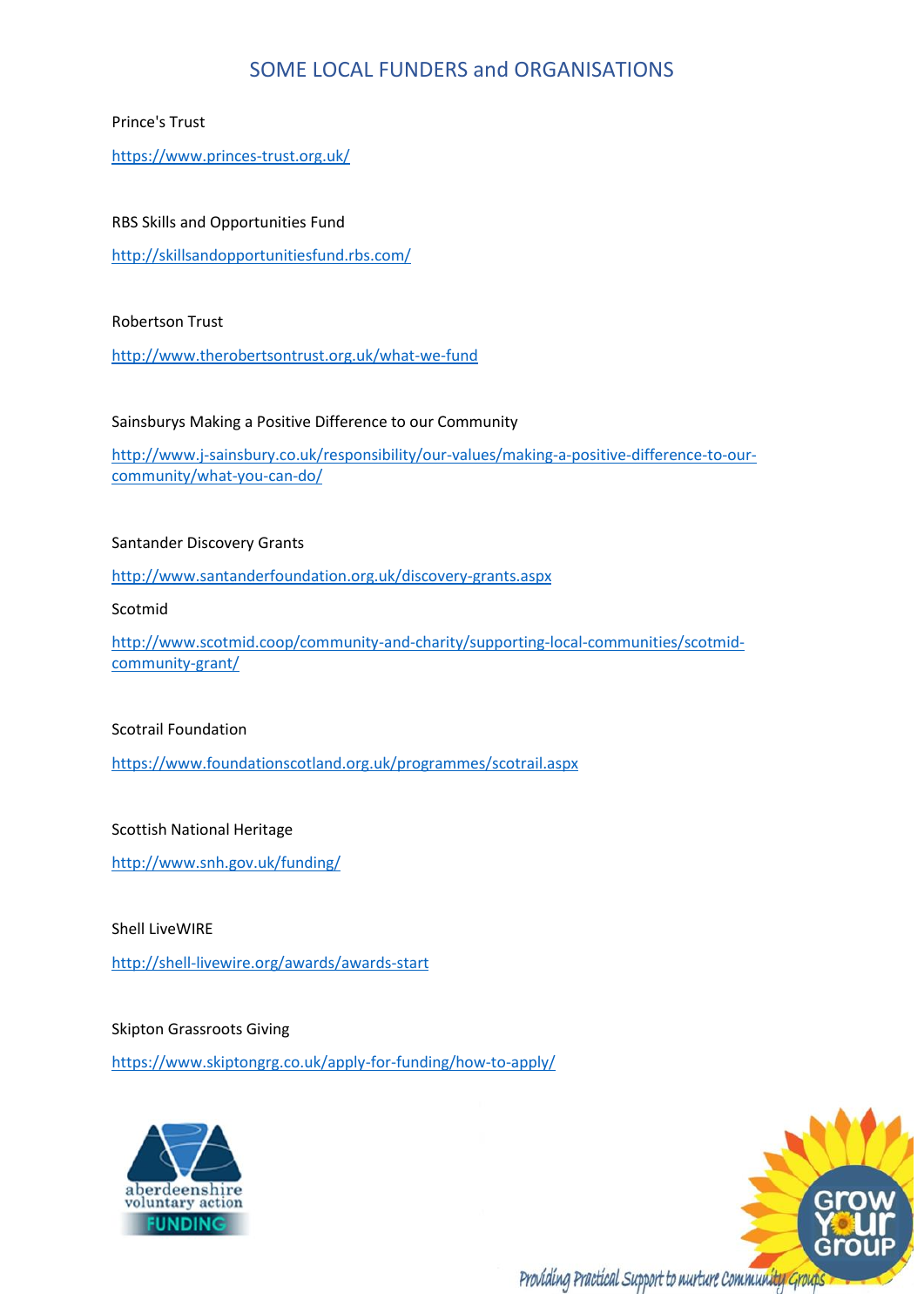## Social Enterprise Support Fund

[https://www.aberdeenshire.gov.uk/business/support-and-advice/business-support/social](https://www.aberdeenshire.gov.uk/business/support-and-advice/business-support/social-enterprise-support-fund/)[enterprise-support-fund/](https://www.aberdeenshire.gov.uk/business/support-and-advice/business-support/social-enterprise-support-fund/)

#### Sports Scotland

<https://sportscotland.org.uk/funding/>

## SSEN Resilience Fund

<https://www.ssen.co.uk/Resiliencefund/>

## Stafford Trust

<http://www.staffordtrust.org.uk/apply-for-a-grant/> Stewart Milne Greener Spaces, Better Places <http://www.stewartmilnehomes.com/greener-spaces.aspx>

## STV Children's Appeal

<http://www.stv.tv/appeal/>

## Tesco Bags of Help

[http://www.groundwork.org.uk/Sites/tescocommunityscheme/pages/Category/boh-grant-for](http://www.groundwork.org.uk/Sites/tescocommunityscheme/pages/Category/boh-grant-for-project-tes)[project-tes](http://www.groundwork.org.uk/Sites/tescocommunityscheme/pages/Category/boh-grant-for-project-tes)

## Trusthouse Charitable Trust

<http://trusthousecharitablefoundation.org.uk/>

Tullo and Twinshiels Windfarm Community Fund

<http://www.mearnsareapartnership.org.uk/Tullo.html>

# Turn2Us <https://grants-search.turn2us.org.uk/>